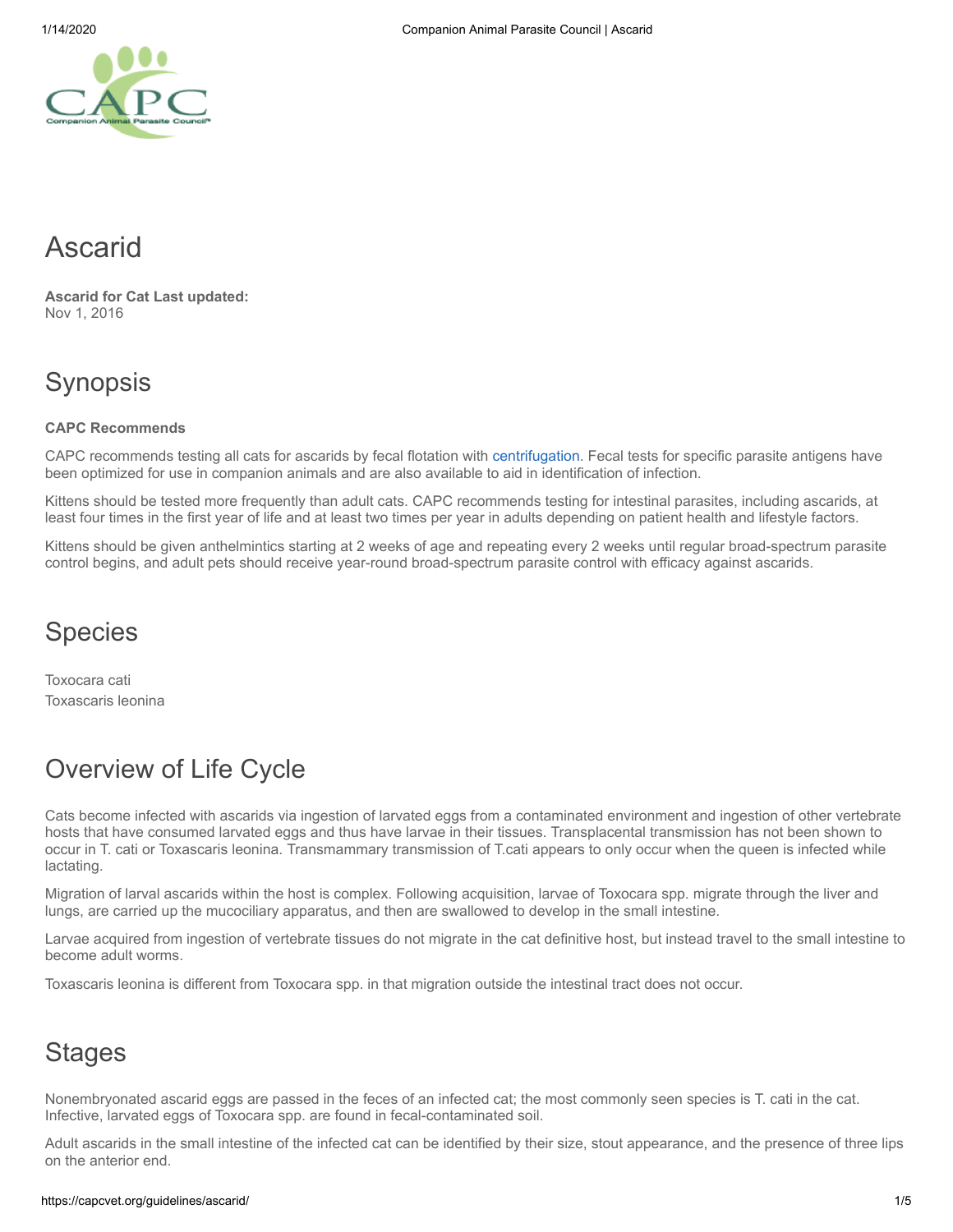#### 1/14/2020 Companion Animal Parasite Council | Ascarid

Adult T. cati has distinct cervical alae on the anterior end which gives a cobra like appearance, allowing for definitive identification; the alae of Toxascaris leonina is less distinct.



Toxascaris leonina egg Toxocara spp. Adult

#### Disease

Toxocara cati causes ill thrift and a pot-bellied appearance in kittens. Cats are susceptible to infection with this parasite throughout life. In adult cats, irritation of the gastric mucosa by adult T. cati that have migrated from the small intestine may cause vomiting. Adult ascarids are often found in the vomitus of infected cats.

Infections with adult Toxascaris leonina have not been commonly associated with clinical disease in cats. However, treatment is still warranted.

#### Prevalence

Toxocara cati is an extremely common parasites of cats throughout the world. More than 25% of cats have tested positive to Toxocara cati in recent studies.

Although infection rates are likely to be higher in pets kept outdoors or allowed to consume prey species that may harbor larvae in their tissues, infection with Toxocara cati is common in all cats.

The geographic distribution of Toxascaris leonina is more focal in nature than that of Toxocara cati and infection with Toxascaris leonina occurs less frequently. However, this parasite is still widespread in cat populations.

[Click here to view our Prevalence Maps](https://capcvet.org/maps/) and to sign up for updates on reported cases in your area

## Host Associations and Transmission Between Hosts

Cats become infected with ascarids upon ingestion of larvated eggs from a contaminated environment and ingestion of larvae in tissues of vertebrate hosts.

Earthworms and possibly other invertebrate paratenic hosts can harbor larvae from eggs in the soil that can then be passed by ingestion to both paratenic (birds and rodents), and perhaps also to the final host, i.e., the cat.

A wide variety of vertebrate hosts can harbor ascarid infections, and infection is common in cats that consume prey species.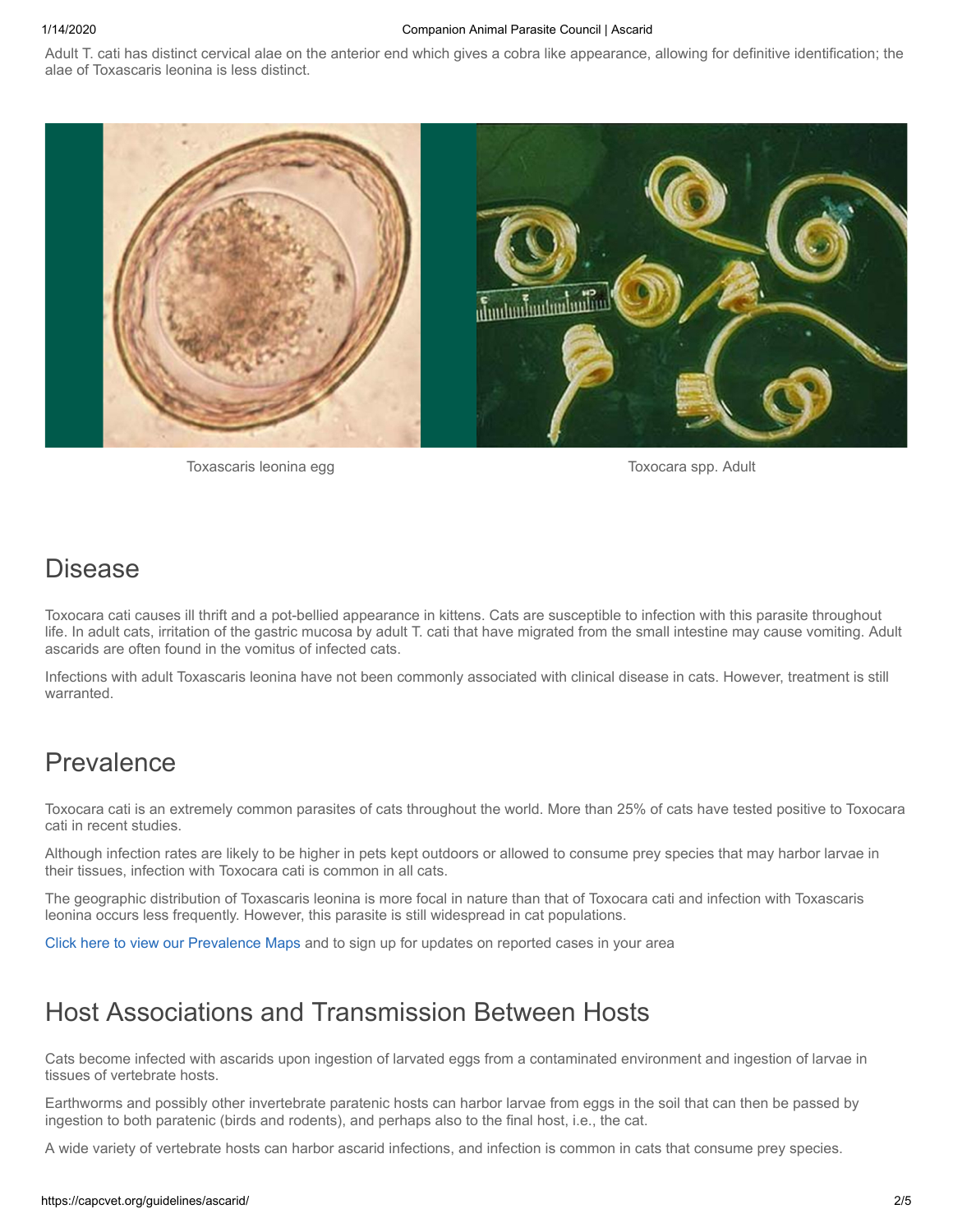## Prepatent Period and Environmental Factors

T. cati has an approximately 8-week prepatent period, and the prepatent period of Toxascaris leonina is approximately 8 to 10 weeks.

Most ascarid eggs require 2 to 4 weeks in the environment to larvate and develop to the infective stage. Toxascaris leonina is the exception; eggs of Toxascaris leonina become infective as soon as 1 week after being shed. Because of the time required, fecal material has often broken down before the eggs are infective, and thus there is often no gross evidence that the environment is contaminated with ascarid eggs. However, once present, ascarid eggs are hardy and can survive and remain infective for years.

Removing eggs from a contaminated environment is difficult, and common disinfectants are not effective at killing them. Strict adherence to leash laws and prompt removal of feces from the environment are essential aids in the prevention of ascarid infections. Preventing environmental contamination by routinely deworming infected animals before the infections become patent is another key component in achieving effective control (see Control and Prevention below).

### Site of Infection and Pathogenesis

Upon infection, larvae of Toxocara spp. undergo an extensive migration through the liver and lung before making their way back to the small intestine to develop into adult worms.

Focal scarring associated with larval ascarid migration may be evident in the liver at necropsy, but clinical disease because of this hepatic migration rarely, if ever, occurs.

In contrast, the hemorrhage and inflammation that occur in response to the traumatic migration of larvae across the pulmonary alveoli may result in overt pulmonary disease.

Adult ascarids in the small intestine of cats may cause a mucoid enteritis and occasionally a mild diarrhea. Kittens may display a pot bellied appearance and failure to thrive.

Adult ascarids that migrate to the stomach may cause irritation of the gastric mucosa that results in vomiting.

## **Diagnosis**

CAPC recommends testing all cats for ascarids by fecal flotation with [centrifugation](https://capcvet.org/articles/why-fecal-centrifugation-is-better/). Fecal tests for specific parasite antigens have been optimized for use in companion animals and are also available to aid in identification of infection.

Kittens should be tested more frequently than adult cats. CAPC recommends testing for intestinal parasites, including ascarids, at least four times in the first year of life and at least two times per year in adults depending on patient health and lifestyle factors.

Cats of any age may have subclinical infections and show no signs of disease. However, when ascarid infections are allowed to persist, contamination of the environment with these potentially zoonotic parasites can occur.

Adult ascarids may be recovered from the vomitus of an infected cat. The nematodes can be identified as ascarids by their large size, light tan color, and the presence of three prominent lips on the anterior end. Toxocara cati also has distinct cervical alae, giving it an arrowhead appearance (See image under Life Cycle)

Fecal flotation with centrifugation

Diagnosis of patent ascarid infections via fecal flotation is straightforward. Ascarids are prolific egg producers and the eggs float readily in most flotation solutions.

Mix 1 to 5 g feces and 10 ml of flotation solution (ZnSO4 sp.gr. 1.18; sugar sp. gr. 1.25) and filter/strain into a 15-ml centrifuge tube.

Top off with flotation solution to form a slightly positive meniscus, add coverslip, and centrifuge for 5 minutes at 1500 to 2000 rpm.

Examine for characteristic eggs.

Eggs of Toxocara spp. can be readily differentiated from those of Toxascaris leonina (see image under Stages).

Toxocara cati: 75µ x 65µ, dark embryo, rough outer shell wall

Toxascaris leonina: 75-85µ x 60-75µ, lighter embryo, smooth outer shell wall, internal surface of shell wall is wavy

Fecal test for ascarid antigen

Commercial assays are used for the detection of antigen produced by immature and adult ascarids in the lumen of the small intestine. Both male and female worms can be detected, and antigen production is not linked to egg production.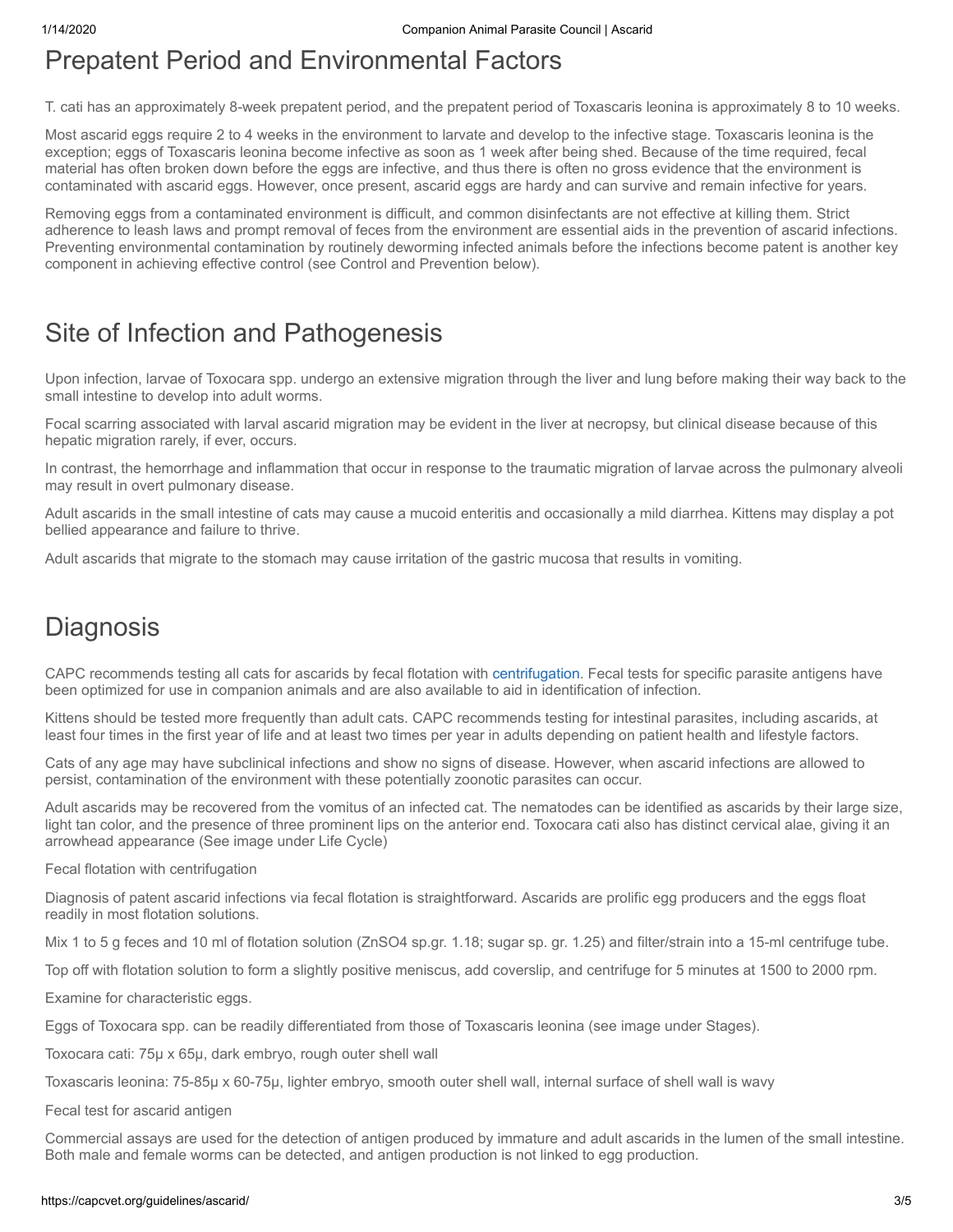#### 1/14/2020 Companion Animal Parasite Council | Ascarid

Diagnosis by detection of antigen allows identification of prepatent and single sex infections, supporting use of preventives and allowing earlier treatment.

To ensure the widest breadth of detection of intestinal parasites in cats, fecal tests for antigen should be combined with microscopic examination of feces for eggs.

### **Treatment**

Milbemycin oxime, moxidectin, and pyrantel pamoate are approved for the treatment of ascarid (T. cati, and/or Toxascaris leonina) infections in cats. Selamectin is also approved for treating T. cati in cats. Pyrantel and febantel are approved for treating T. cati in cats. Emodepside is approved for treating T. cati in cats.

Piperazine is also approved for treatment of ascarids cats but may have a lower efficacy than other available products.

Pyrantel is available in a highly palatable liquid formulation that is readily administered to nursing animals and thus may be considered the preferred treatment for very young kittens.

Because the prepatent period of T. cati is 8 weeks, kittens do not need to be treated for ascarids until 6 weeks of age. However, given concern about hookworm infection (see Hookworm Recommendations), all kittens should be routinely treated with pyrantel pamoate beginning at 2 weeks of age and then placed on a monthly preventive with efficacy against Toxocara cati.

Nursing queens due to the inherent immunosuppression associated with pregnancy should be treated for ascarids at the same time as their litters.

Toxocara cati: the following products are approved for the treatment of adult T. cati infections in cats:

Advantage Multi® Topical Solution for Cats\* (imidacloprid + moxidectin) (Bayer Animal Health)

Drontal® (praziquantel/pyrantel pamoate) (Bayer Animal Health)

Interceptor® Flavor Tabs® for Cats (milbemicin oxime) (Elanco)

Paradyne® (selamectin)(Zoetis)

Profender® Topical Solution\* (emodepside/praziquantel) (Bayer Animal Health)

Revolution® (selamectin)(Zoetis)

\*Products with approved efficacy against fourth-stage larvae (L4). [Click here to view Parasite Product Applications](https://capcvet.org/parasite-product-applications/)

# Control and Prevention

Kittens should be routinely dewormed beginning at 2 weeks of age, with deworming repeated every 2 weeks, until the animals are four to eight weeks of age and placed on a monthly product with efficacy against ascarids.

To treat potential newly acquired infections, cats should be maintained on monthly intestinal parasite control products with efficacy against ascarids.

Efficacy of the initial dewormings, monthly control product, and client compliance should be monitored by performing a fecal examination 2 to 4 times in the first year and 1 to 2 times per year thereafter, depending on the age of the animal and its prior history of infection.

Prevention of predation and scavenging activity by keeping cats indoors will limit the opportunity for cats to acquire infection with ascarids via ingestion of vertebrate hosts or from an environment contaminated with feces from untreated animals.

Prompt removal of feces from the yard or the litterbox will also help prevent ascarid eggs from remaining in the environment as the fecal material decomposes or is dispersed.

## Public Health Considerations

Toxocara spp. are well-documented and important zoonotic disease agents. Infection with Toxocara spp. is most common in children and occurs upon ingestion of larvated eggs from a contaminated environment following dirt eating or other forms of pica. Although all children are susceptible to infection, some studies have shown that toxocariasis is more common in both rural and inner-city areas, and is associated with poverty and contact with breeding and/or untreated, free-roaming pets.